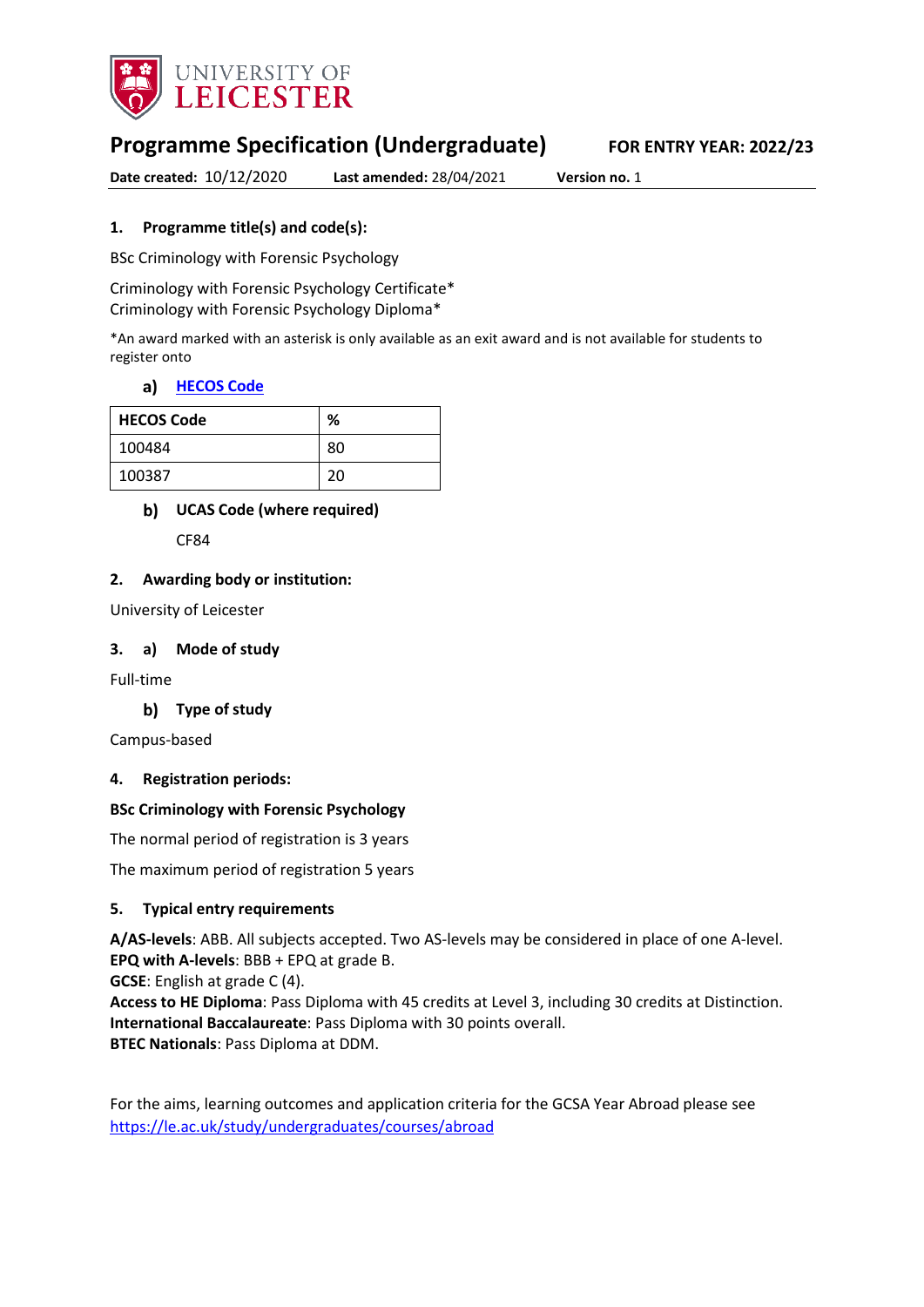## **6. Accreditation of Prior Learning**

APL will not be accepted for exemptions from individual modules, however may be considered for direct entry to year 2, on a case by case basis and subject to the general provisions of the University APL policy.

#### **7. Programme aims**

The BSc Criminology with Forensic Psychology aims to:

- provide a rigorous, demanding, and coherent criminology and forensic psychology curriculum that draws on the School's research expertise and teaching strengths;
- provide a stimulating and challenging learning experience for all students;
- develop students' knowledge and understanding of the criminological and forensic psychological breadth of these disciplines;
- provide students with the knowledge and capacity to use both qualitative and quantitative methods of criminological research and investigation;
- prepare students for lifelong learning suited to the demands of the graduate market with a broad range of employability and transferable skills;
- provide students with a knowledge and appreciation of issues relating to equality, diversity, and social justice;
- prepare students for postgraduate education.

#### **8. Reference points used to inform the programme specification**

- QAA Benchmarking Statement for Criminology
- [QAA Benchmarking Statement for Psychology](https://www.qaa.ac.uk/docs/qaa/subject-benchmark-statements/subject-benchmark-statement-psychology.pdf?sfvrsn=6935c881_13)
- QAA Frameworks for Higher Education Qualifications
- [UK Quality Code for Higher Education](https://www.qaa.ac.uk/docs/qaa/quality-code/qualifications-frameworks.pdf)
- University Learnin[g Strategy](https://www2.le.ac.uk/offices/sas2/quality/learnteach)
- **[University Assessment Strategy](https://www2.le.ac.uk/offices/sas2/quality/learnteach)**
- University of Leicester Periodic Developmental Review Report
- External Examiners' reports (annual)
- United Nations Education for Sustainable Development Goals
- Student Destinations Data
- [Transferable Skills Framework](https://uniofleicester.sharepoint.com/sites/staff/student-support-info/Shared%20Documents/Forms/AllItems.aspx?id=%2Fsites%2Fstaff%2Fstudent%2Dsupport%2Dinfo%2FShared%20Documents%2FTransferable%20Skills%20Guidance%20for%20PAPv3%2Epdf&parent=%2Fsites%2Fstaff%2Fstudent%2Dsupport%2Dinfo%2FShared%20Documents)

#### **9. Programme Outcomes**

Unless otherwise stated, programme outcomes apply to all awards specified in 1. Programme title(s).

#### **Discipline specific knowledge and competencies**

#### i) Mastery of an appropriate body of knowledge

| <b>Intended Learning</b><br><b>Outcomes</b>                                                                                                                                                            | <b>Teaching and Learning Methods</b>                                                                                                                                                                                                                                     | <b>How Demonstrated?</b>                                                                                                                                                                                |
|--------------------------------------------------------------------------------------------------------------------------------------------------------------------------------------------------------|--------------------------------------------------------------------------------------------------------------------------------------------------------------------------------------------------------------------------------------------------------------------------|---------------------------------------------------------------------------------------------------------------------------------------------------------------------------------------------------------|
| Demonstrate mastery of a<br>broad range of historical and<br>contemporary criminological<br>and forensic psychological<br>theory, methods, and issues<br>relating to practice, policy or<br>governance | Lectures, seminars, independent<br>research, resource-based<br>learning, team/independent<br>problem-solving exercises,<br>tutorials, practical<br>classes/workshops, external<br>visits, consultations with staff,<br>directed reading and guided<br>independent study. | Essays, knowledge tests, reports,<br>dissertation, group/independent<br>projects, oral and poster<br>presentations, contributions to<br>discussions/workshops, problem-<br>based exercises, portfolios. |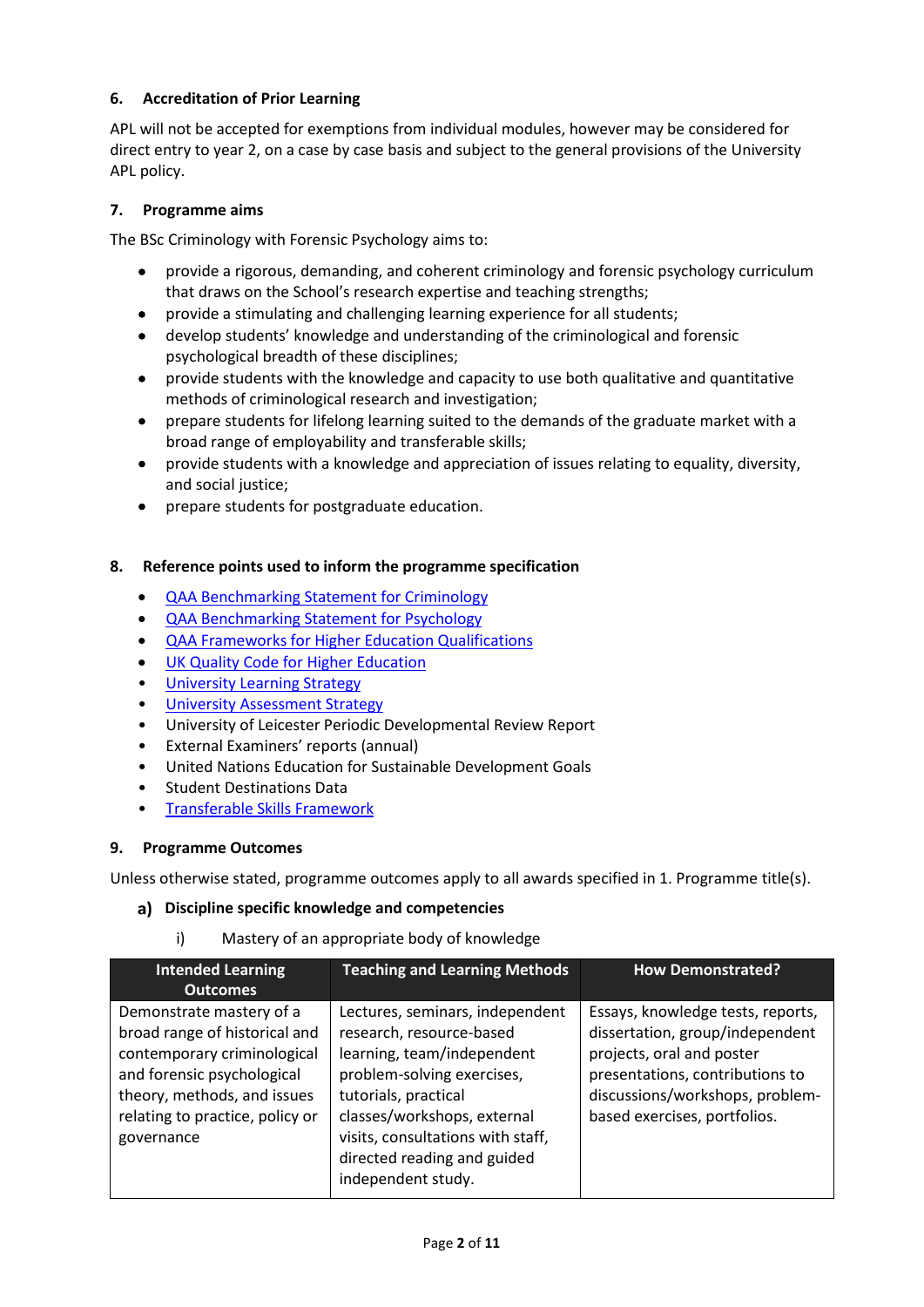ii) Understanding and application of key concepts and techniques

| <b>Intended Learning</b><br><b>Outcomes</b>                                                                                        | <b>Teaching and Learning Methods</b>                                                                                                                                                                                                                                                            | <b>How Demonstrated?</b>                                                                                                                                                                                                                                               |
|------------------------------------------------------------------------------------------------------------------------------------|-------------------------------------------------------------------------------------------------------------------------------------------------------------------------------------------------------------------------------------------------------------------------------------------------|------------------------------------------------------------------------------------------------------------------------------------------------------------------------------------------------------------------------------------------------------------------------|
| Demonstrate recognition of<br>the main qualitative and<br>quantitative research<br>methods used in<br>criminological investigation | Lectures, seminars, independent<br>research, resource-based<br>learning, team/independent<br>problem-solving exercises,<br>tutorials, practical<br>classes/workshops, external<br>visits, project supervision,<br>consultations with staff, directed<br>reading and guided independent<br>study | Essays, knowledge tests, reports,<br>dissertation, group/independent<br>projects, oral and poster<br>presentations, contributions to<br>discussions/workshops, problem-<br>based exercises, qualitative and<br>quantitative analysis, critical<br>reviews. portfolios. |

iii) Critical analysis of key issues

| <b>Intended Learning</b><br><b>Outcomes</b>                                                                     | <b>Teaching and Learning Methods</b>                                                                                                                                                                                                                                        | <b>How Demonstrated?</b>                                                                                                                                                                              |
|-----------------------------------------------------------------------------------------------------------------|-----------------------------------------------------------------------------------------------------------------------------------------------------------------------------------------------------------------------------------------------------------------------------|-------------------------------------------------------------------------------------------------------------------------------------------------------------------------------------------------------|
| Ability to analyse key<br>theoretical and<br>methodological issues in<br>criminology and forensic<br>psychology | Lectures, seminars, independent<br>research, resource-based<br>learning, team/independent<br>problem-solving exercises,<br>tutorials, practical<br>classes/workshops, consultations<br>with staff, project supervision,<br>directed reading and guided<br>independent study | Essays, knowledge tests, reports,<br>dissertation, oral and poster<br>presentations, contributions to<br>discussions/workshops, problem-<br>based exercises, qualitative and<br>quantitative analysis |

## iv) Clear and concise presentation of material

| <b>Intended Learning</b><br><b>Outcomes</b>                                                                                                                             | <b>Teaching and Learning Methods</b>                                                                                                                                                                             | <b>How Demonstrated?</b>                                                                                                                                                         |
|-------------------------------------------------------------------------------------------------------------------------------------------------------------------------|------------------------------------------------------------------------------------------------------------------------------------------------------------------------------------------------------------------|----------------------------------------------------------------------------------------------------------------------------------------------------------------------------------|
| Present criminological and<br>forensic psychological<br>knowledge and arguments in<br>a clear and concise way in a<br>variety of written, graphical<br>and oral formats | Lectures, workshops,<br>independent research, resource-<br>based learning,<br>team/independent problem-<br>solving exercises, tutorials,<br>consultations with staff, directed<br>reading, and independent study | Essays, knowledge tests, reports,<br>portfolios, dissertation, projects,<br>oral and poster presentations,<br>quantitative analysis,<br>contribution to<br>discussions/workshops |

v) Critical appraisal of evidence with appropriate insight

| <b>Intended Learning</b><br><b>Outcomes</b>                                                                                                                                           | <b>Teaching and Learning Methods</b>                                                                                                                | <b>How Demonstrated?</b>                                                                                                                             |
|---------------------------------------------------------------------------------------------------------------------------------------------------------------------------------------|-----------------------------------------------------------------------------------------------------------------------------------------------------|------------------------------------------------------------------------------------------------------------------------------------------------------|
| Ability to assess the<br>appropriateness of the<br>evidence and the methods<br>used in criminological and<br>forensic psychological<br>research, their value and<br>their limitations | Workshops, tutorials, academic<br>skills programme, directed<br>reading independent research,<br>team problem solving,<br>consultations with staff. | Essays, reports, dissertation,<br>projects, oral and poster<br>presentations, contribution to<br>discussions/workshops, problem-<br>based exercises. |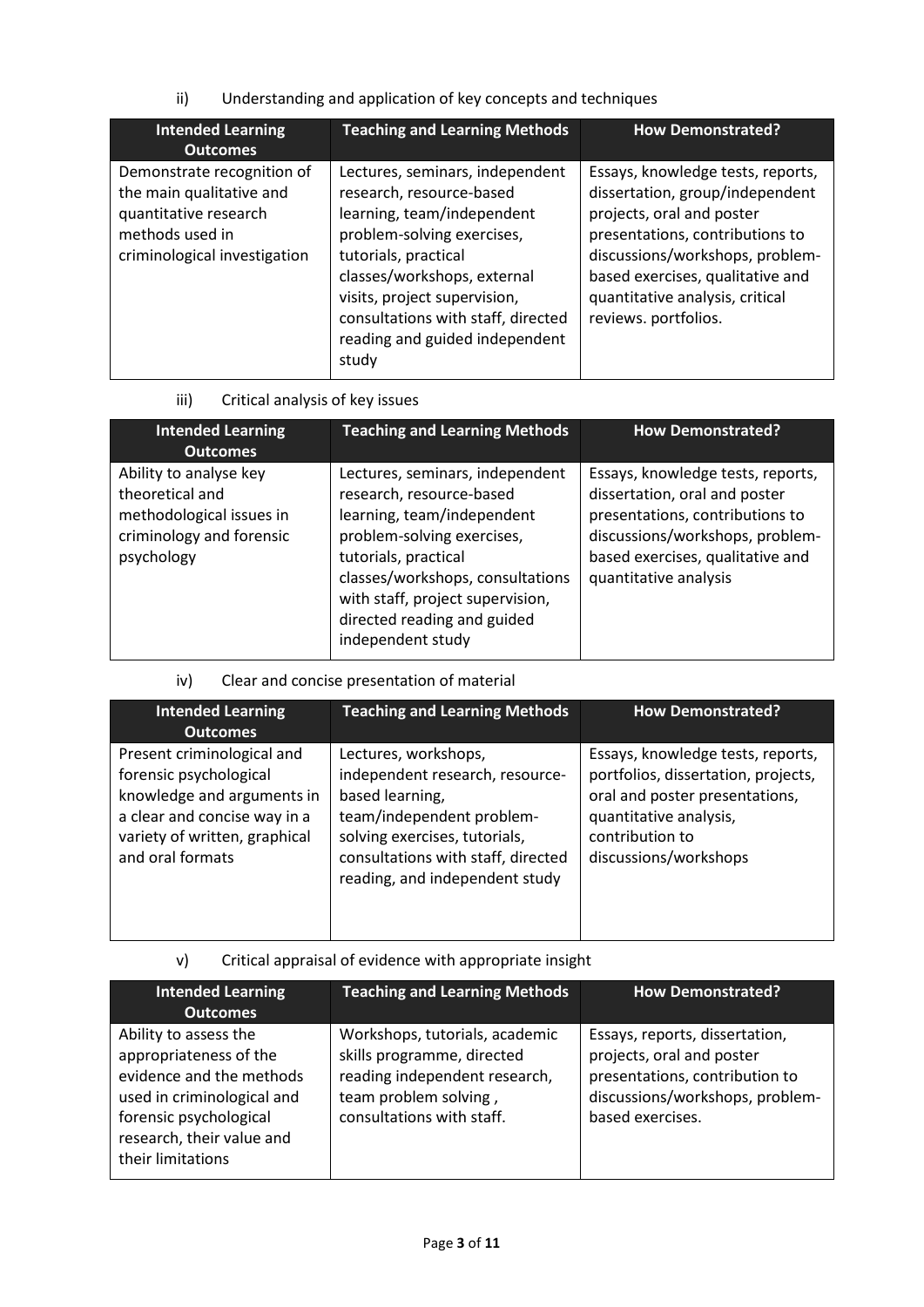vi) Other discipline specific competencies

| <b>Intended Learning</b><br><b>Outcomes</b>                                                                                                                       | <b>Teaching and Learning Methods</b>                                                                                                           | <b>How Demonstrated?</b>                                                                                          |
|-------------------------------------------------------------------------------------------------------------------------------------------------------------------|------------------------------------------------------------------------------------------------------------------------------------------------|-------------------------------------------------------------------------------------------------------------------|
| Ability to explore a variety of<br>criminological and forensic<br>psychological career options<br>and to identify requisite skills<br>to work in criminal justice | Lectures, workshops, visits to<br>criminal justice agencies, school<br>Leicester Award and Leicester<br>Award Gold employability<br>programme. | Reports, reflective practice,<br>discussions with personal tutor,<br>Leicester Award and Leicester<br>Award Gold. |
| Design, research and present<br>a sustained and<br>independently conceived<br>piece of academic work                                                              | Workshops, supervisory<br>meetings, and guided<br>independent research                                                                         | Research proposal, dissertation                                                                                   |

# **b)** Transferable skills

i) Oral communication

| <b>Intended Learning</b><br><b>Outcomes</b>                                                                                                                                  | <b>Teaching and Learning Methods</b>                                                            | <b>How Demonstrated?</b>                                                                                                                                                  |
|------------------------------------------------------------------------------------------------------------------------------------------------------------------------------|-------------------------------------------------------------------------------------------------|---------------------------------------------------------------------------------------------------------------------------------------------------------------------------|
| Speak clearly and confidently<br>individually and/or through<br>effective participation as a<br>group of students                                                            | Contributions to<br>discussions/workshops, team<br>problem solving exercises,<br>presentations. | Oral and poster presentations,<br>contribution to<br>discussions/workshops                                                                                                |
| Communicate with<br>sensitivity in relation to<br>issues of crime, justice,<br>diversity, equalities and<br>human rights to both<br>technical and non-technical<br>audiences | As above                                                                                        | Essays, knowledge tests, reports,<br>dissertation, projects, oral and<br>poster presentations,<br>contributions to<br>discussions/workshops, problem-<br>based exercises. |

## ii) Written communication

| <b>Intended Learning</b><br><b>Outcomes</b>                                                                | <b>Teaching and Learning Methods</b>                                                   | <b>How Demonstrated?</b>                                     |
|------------------------------------------------------------------------------------------------------------|----------------------------------------------------------------------------------------|--------------------------------------------------------------|
| Express criminological and<br>forensic psychological ideas,<br>theories and concepts clearly<br>in writing | Workshops, tutorials, academic<br>skills programme, team problems<br>solving exercises | Essays, dissertations, and all<br>other assessed coursework. |

# iii) Information technology

| <b>Intended Learning</b><br><b>Outcomes</b>                                                                    | <b>Teaching and Learning Methods</b>                                                                                                                       | <b>How Demonstrated?</b>                                                         |
|----------------------------------------------------------------------------------------------------------------|------------------------------------------------------------------------------------------------------------------------------------------------------------|----------------------------------------------------------------------------------|
| Use IT software and<br>statistical packages to<br>support the delivery and<br>development of academic<br>work. | Academic skills programme,<br>workshops, guided computer<br>based tasks, guided independent<br>research, consultations with<br>staff, project supervision. | Essays, dissertations, computer-<br>based exercises, problem-based<br>exercises. |
| Ability to manage personal<br>online identity                                                                  | Academic skills programme,<br>workshops, guided computer-<br>based tasks                                                                                   | Contributions to online<br>workshops, discussion forum<br>tasks                  |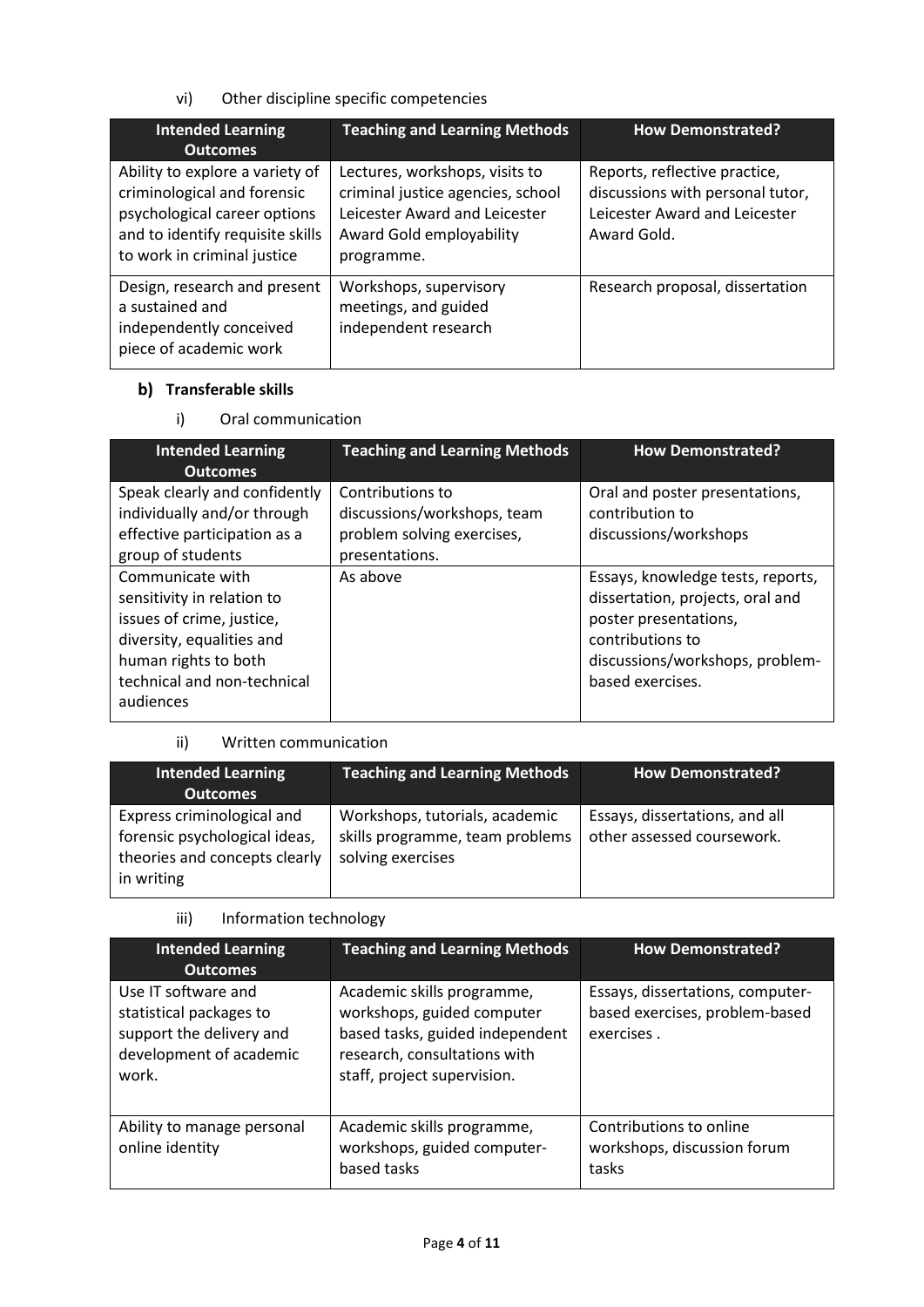iv) Numeracy

| <b>Intended Learning</b><br><b>Outcomes</b>                                                                 | <b>Teaching and Learning Methods</b>                                                       | <b>How Demonstrated?</b>                                                                               |
|-------------------------------------------------------------------------------------------------------------|--------------------------------------------------------------------------------------------|--------------------------------------------------------------------------------------------------------|
| Ability to analyse, interpret<br>and present relevant data<br>using statistical and graphical<br>techniques | Lectures, workshops, computer<br>classes, project supervision,<br>guided independent study | Essays, dissertations, computer-<br>based exercises, problem-based<br>exercises, quantitative analysis |

v) Team working

| <b>Intended Learning</b><br><b>Outcomes</b>                                                                                                                                                                                                                           | <b>Teaching and Learning Methods</b>                                      | <b>How Demonstrated?</b>                                            |
|-----------------------------------------------------------------------------------------------------------------------------------------------------------------------------------------------------------------------------------------------------------------------|---------------------------------------------------------------------------|---------------------------------------------------------------------|
| Ability to form teams and<br>work collaboratively and<br>effectively in groups to<br>jointly explore criminological<br>and forensic psychological<br>problems and to recognise<br>the value of working closely<br>with others with different<br>backgrounds and views | Workshops, team problem<br>solving exercises, independent<br>group study. | Problem-based exercises, group<br>projects/presentations, portfolio |

# vi) Problem solving

| <b>Intended Learning</b><br><b>Outcomes</b>                                                                                                                                                                                                                                                       | <b>Teaching and Learning Methods</b>                    | <b>How Demonstrated?</b>                                                                          |
|---------------------------------------------------------------------------------------------------------------------------------------------------------------------------------------------------------------------------------------------------------------------------------------------------|---------------------------------------------------------|---------------------------------------------------------------------------------------------------|
| Ability to address and<br>analyse theoretical,<br>methodological and<br>empirical problems posed by<br>criminological and forensic<br>psychological literature and<br>practice, evaluate a range of<br>solutions and demonstrate<br>cultural and political<br>sensitivity in solution<br>creation | Lectures, workshops, team<br>problems solving exercises | Essays, knowledge tests,<br>dissertation, computer-based<br>exercises, problem-based<br>exercises |

| vii) | Information handling |  |
|------|----------------------|--|
|------|----------------------|--|

| <b>Intended Learning</b><br><b>Outcomes</b>                                                                                                                      | <b>Teaching and Learning Methods</b>                           | <b>How Demonstrated?</b>                                                                                                                           |
|------------------------------------------------------------------------------------------------------------------------------------------------------------------|----------------------------------------------------------------|----------------------------------------------------------------------------------------------------------------------------------------------------|
| Logically summarises<br>information or data<br>pertaining to criminological<br>and forensic psychological<br>issues, identifying the most<br>relevant/key issues | Computer classes, workshops,<br>independent and group research | Essays, group research project,<br>dissertation, computer-based<br>exercises, problem-based<br>exercises, qualitative and<br>quantitative analysis |
| Have an awareness of data<br>protection issues and how<br>these relate to criminological<br>data                                                                 | As above                                                       | As above                                                                                                                                           |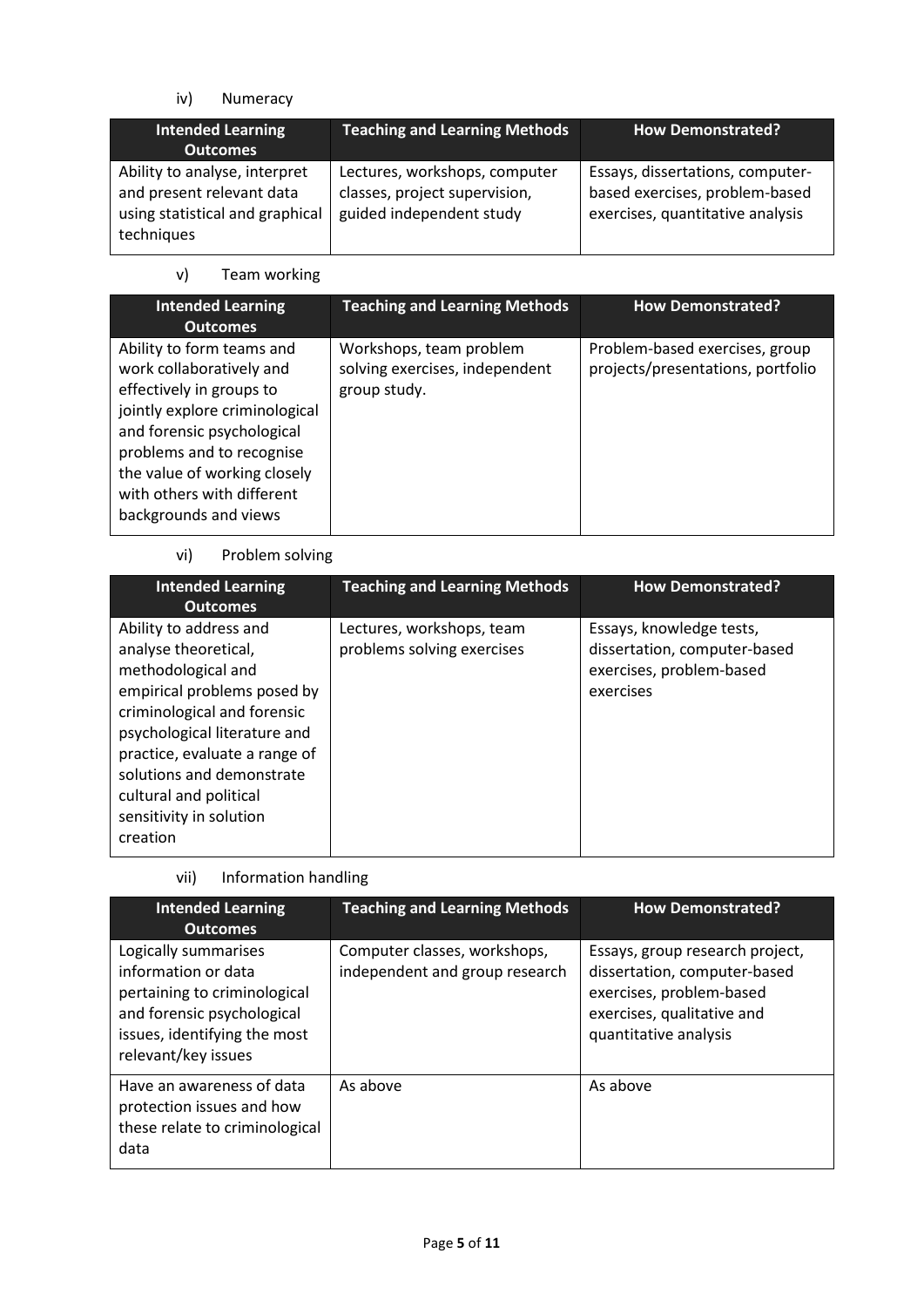viii) Skills for lifelong learning

| <b>Intended Learning</b><br><b>Outcomes</b>                                                                                                                                                 | <b>Teaching and Learning Methods</b>                                                                                                                                                                                    | <b>How Demonstrated?</b>                                                                                             |
|---------------------------------------------------------------------------------------------------------------------------------------------------------------------------------------------|-------------------------------------------------------------------------------------------------------------------------------------------------------------------------------------------------------------------------|----------------------------------------------------------------------------------------------------------------------|
| Ability to demonstrate<br>intellectual independence<br>through the setting of<br>research tasks and/or the<br>analysing of<br>criminological/forensic<br>psychological related<br>questions | Reflect upon own learning and<br>achievements and plan for<br>personal, educational and career<br>development. Fostering<br>independent learning and self-<br>evaluation through consultation<br>and feed-back sessions | Independent research,<br>workshops, team problem solving<br>exercises, independent research<br>and computer classes. |
| Capacity for time<br>management, personal<br>reflection, and monitoring of<br>own performance.                                                                                              | Through all of the above teaching<br>and learning methods                                                                                                                                                               | Managing workload, meeting<br>deadlines, dissertation, reflective<br>practice, all coursework.                       |

## **10. Progression points**

This programme follows the standard Scheme of Progression set out i[n Senate Regulations](http://www.le.ac.uk/senate-regulations) – see the version of Senate Regulation 5 governing undergraduate programmes relevant to the year of entry.

In cases where a student has failed to meet a requirement to progress he or she will be required to withdraw from the course

## **Course transfers**

N/A

## **11. Criteria for award and classification**

This programme follows the standard scheme of undergraduate award and classification set out in [Senate Regulations](http://www.le.ac.uk/senate-regulations) – see the version of *Senate Regulation 5 governing undergraduate programmes* relevant to the year of entry.

## **12. Special features**

The programme is completely delivered by the School of Criminology and its academic members of staff with the curriculum being underpinned by staff with criminological and forensic psychological research expertise from within the School.

The programme has the Leicester Award embedded in the curriculum in Year 1, with the opportunity to complete Leicester Award Gold in Year 2. The final year core module CR3017 Being a Criminologist includes a significant employability experience.

The BSc includes a programme of non-credit bearing activities called '*Succeed in your Studies*' which offer learning and teaching around: study skills, information literacy skills, course-specific skills, employability skills, and extra-curricular activities. This programme runs throughout the first and second years of the programme and will enhance students learning experience.

The course has a clear focus on Research Methods, with 60 credits in the second year dedicated to Understanding and Doing Criminological Research and 60 credits in the third year – 30 credits involve a combination of employability and also enabling students to prepare for their dissertation and 30 credits for the dissertation.

The programme offers students the opportunity to engage with relevant practitioners through guest lectures, field trips, volunteering, and careers events (according to the current COVID situation).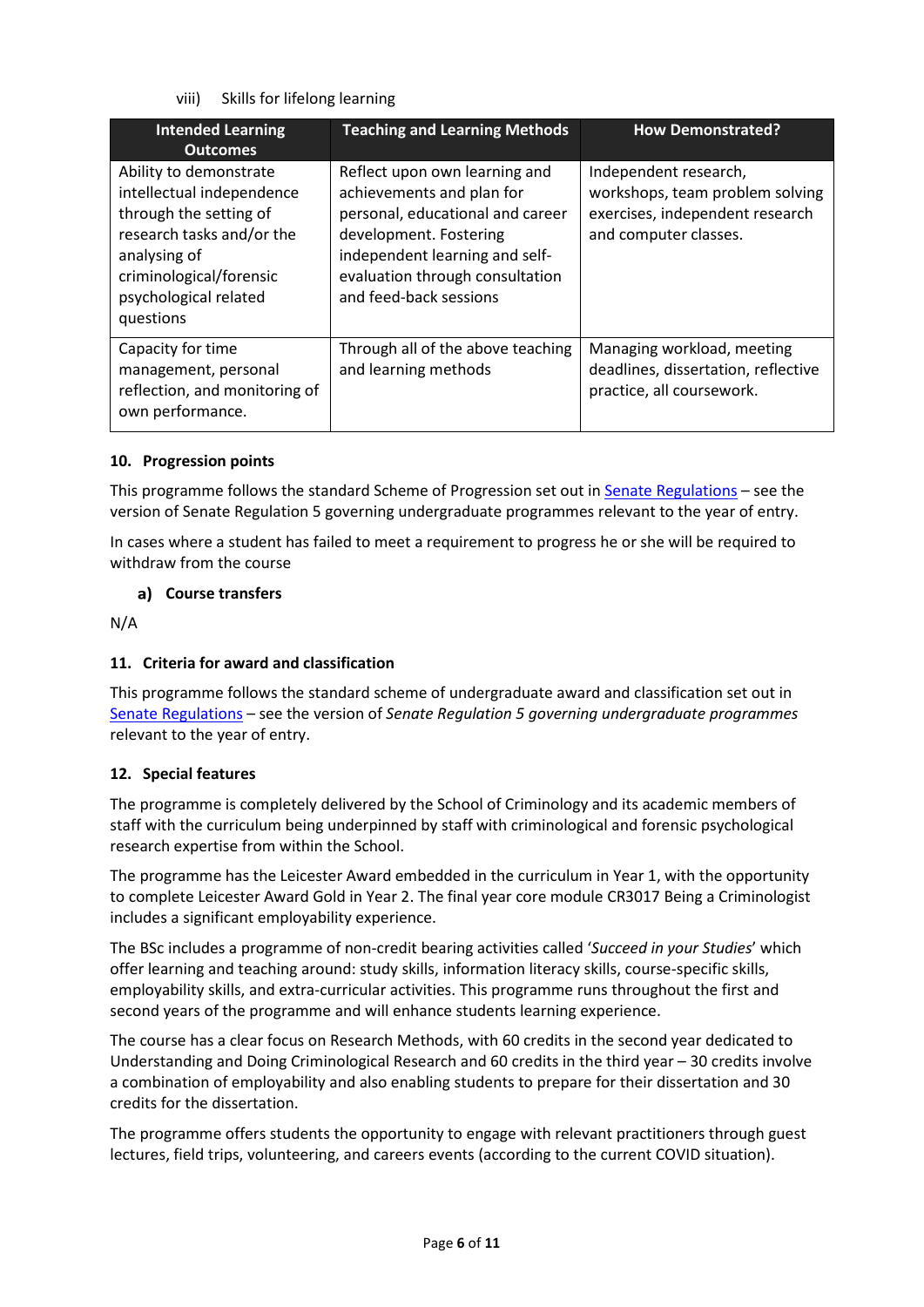#### **13. Indications of programme quality**

The Research Excellence Framework (REF) 2014 results show that vast majority of research within the School of Criminology was judged to be of global significance. 85% of our research activity was rated as world-leading or internationally excellent. The School also demonstrated the strong public impact of its research with 100% being judged internationally excellent.

The Destination of Leavers from Higher Education (DELHE) data shows that 93.5% of 2015-16 graduates were in employment or further study, with 65.2% in full-time employment (compared with a sector average of 51.3%). Of those in employment, 38% were in Professional/ Managerial occupations according to the Standard Occupational Classification. Of those in further study, 77.8% were undertaking a Higher degree (taught) qualification, and 11.1% were undertaking a Professional qualification.

## **14. External Examiner(s) reports**

The details of the External Examiner(s) for this programme and the most recent External Examiners' reports for this programme can be found at [exampapers@Leicester](https://exampapers.le.ac.uk/) [log-in required]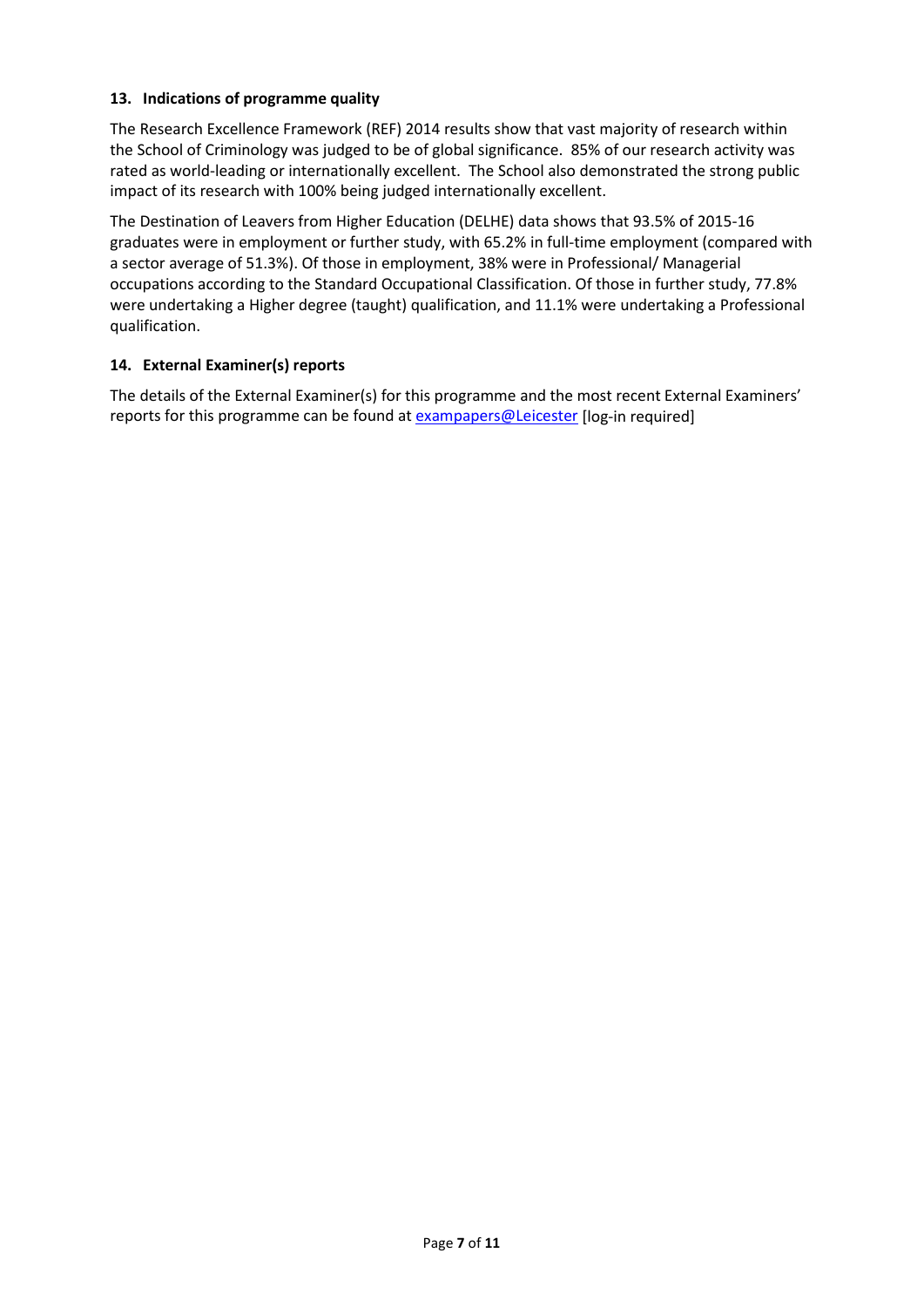

# **Programme Specification (Undergraduate) FOR ENTRY YEAR: 2022/23**

**Date created:** 10/12/2020 **Last amended:** 28/04/2021 **Version no.** 1

**Appendix 1: Programme structure (programme regulations)**

#### **Updates to the programme**

| Academic year affected | <b>Module Code(s)</b> | Update |
|------------------------|-----------------------|--------|
|                        |                       |        |
|                        |                       |        |
|                        |                       |        |

The University regularly reviews its programmes and modules to ensure that they reflect the current status of the discipline and offer the best learning experience to students. On occasion, it may be necessary to alter particular aspects of a course or module.

BSc Criminology with Forensic Psychology

#### **Level 4/Year 1 2021/22**

Credit breakdown

| <b>Status</b> | <b>Year long</b> | Semester 1 | Semester 2 |
|---------------|------------------|------------|------------|
| Core          | 120              | n/a        | n/a        |
| Optional      | n/a              | n/a        | n/a        |

120 credits in total

## Core modules

| Delivery period | Code   | <b>Title</b>                      | <b>Credits</b> |
|-----------------|--------|-----------------------------------|----------------|
| Year long       | CR1001 | Theories of Crime and Criminality | 30 credits     |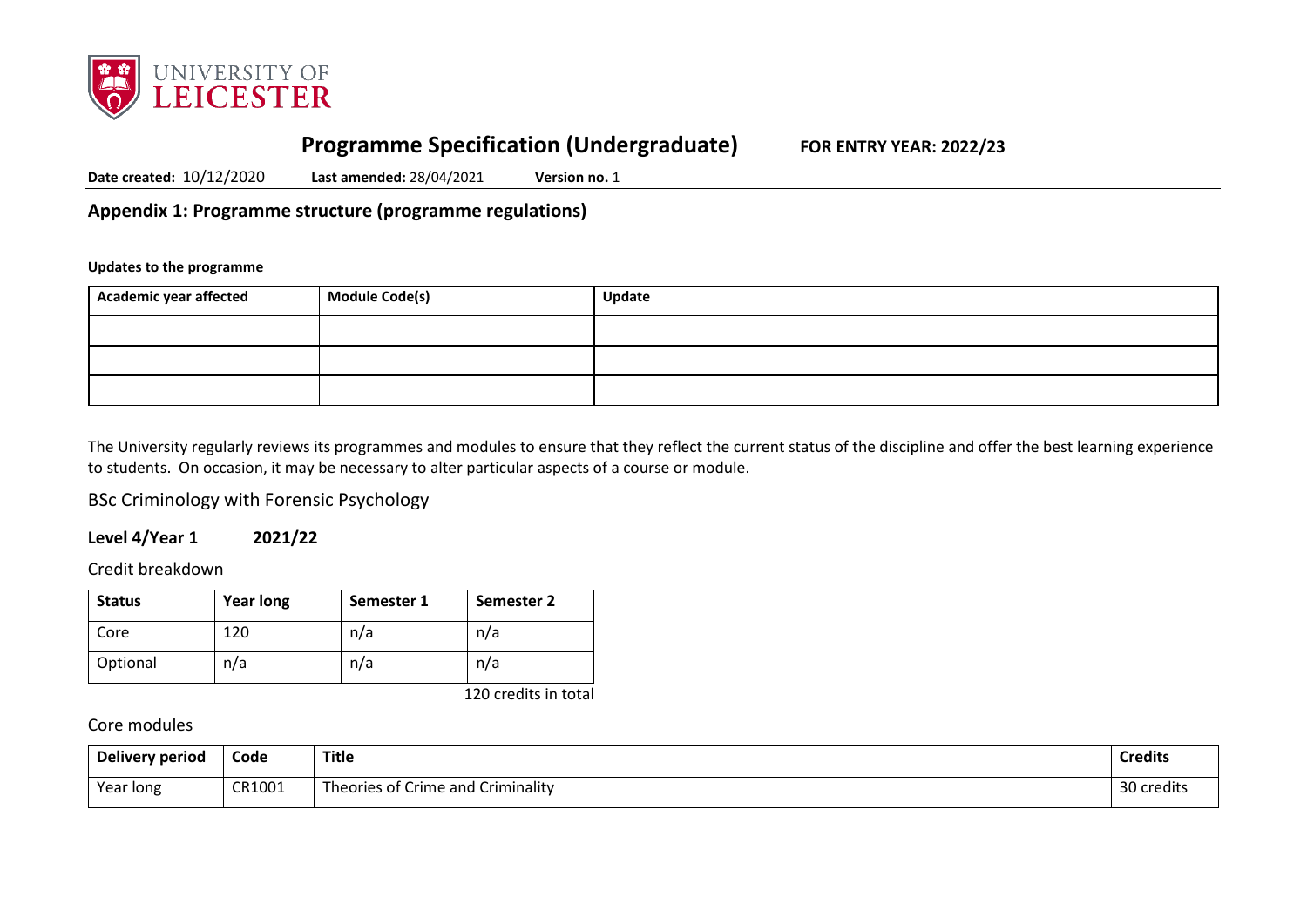| Delivery period | Code   | <b>Title</b>                        | <b>Credits</b> |
|-----------------|--------|-------------------------------------|----------------|
| Year long       | CR1002 | Criminal Justice in Action          | 30 credits     |
| Year long       | CR1006 | Victims of Crime                    | 30 credits     |
| Year long       | CR1011 | Introduction to Forensic Psychology | 30 credits     |

# **Notes**

n/a

# **Level 5/Year 2 2022/23**

Credit breakdown

| <b>Status</b> | <b>Year long</b> | Semester 1 | Semester 2 |
|---------------|------------------|------------|------------|
| Core          | 30 credits       | 45 credits | 45 credits |
| Optional      | n/a              | n/a        | n/a        |

120 credits in total

# Core modules

| <b>Delivery period</b> | Code   | <b>Title</b>                          | <b>Credits</b> |
|------------------------|--------|---------------------------------------|----------------|
| Year long              | CR2008 | <b>Punishment and Rehabilitation</b>  | 30 credits     |
| Sem 1                  | CR2019 | Understanding Criminological Research | 30 credits     |
| Sem 1                  | CR2022 | <b>Investigative Psychology</b>       | 15 credits     |
| Sem <sub>2</sub>       | CR2021 | Doing Criminological Research         | 30 credits     |
| Sem <sub>2</sub>       | CR2034 | Working in and experiences of the CJS | 15 credits     |

## **Notes**

n/a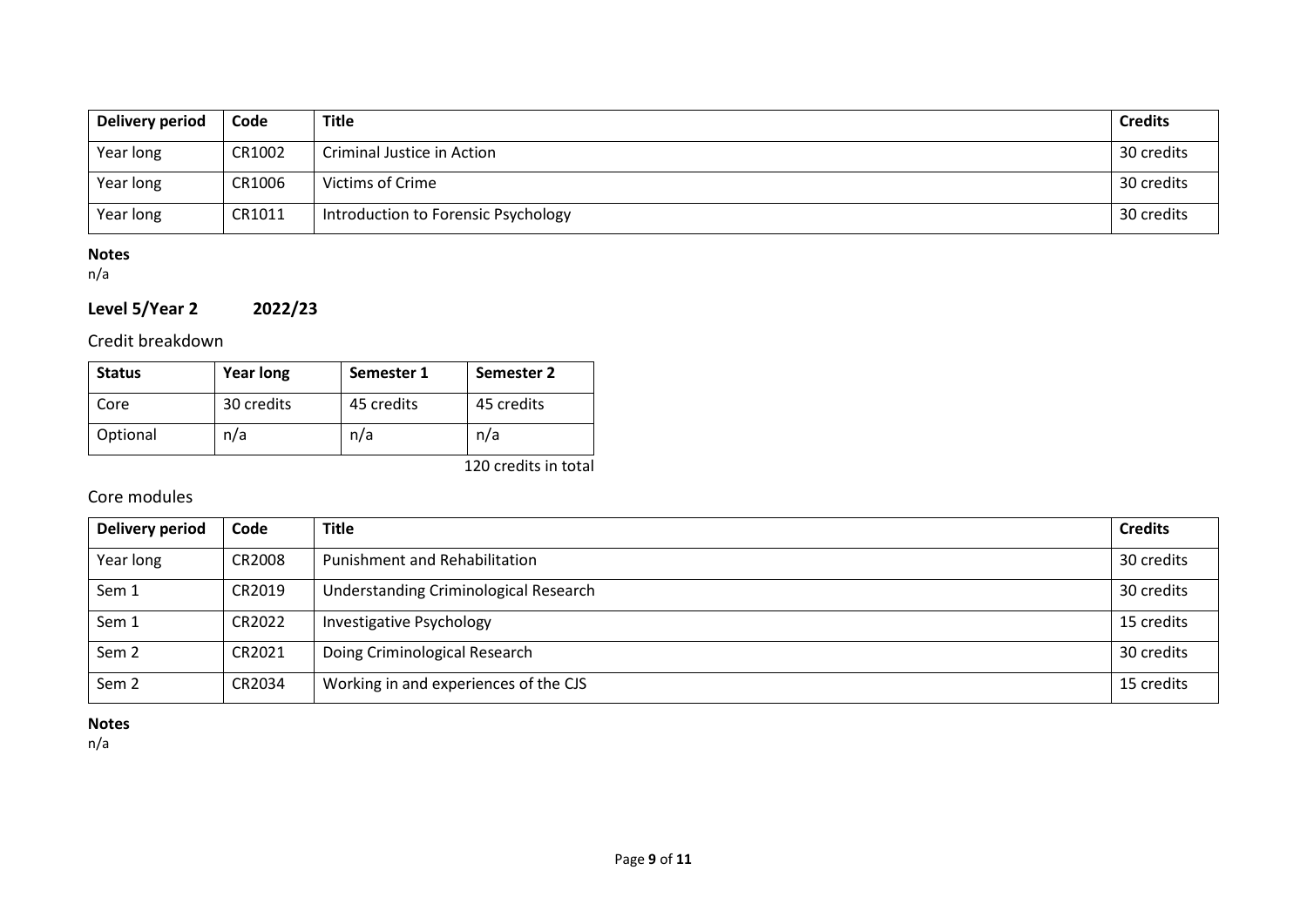# **Level 6/Year 3 2023/24**

# Credit breakdown

| <b>Status</b> | <b>Year long</b> | Semester 1 | Semester 2 |
|---------------|------------------|------------|------------|
| Core          | n/a              | 45 credits | 45 credits |
| Optional      | n/a              | 15 credits | 15 credits |

120 credits in total

# Core modules

| Delivery period  | Code   | <b>Title</b>                         | <b>Credits</b> |
|------------------|--------|--------------------------------------|----------------|
| Sem 1            | CR3017 | Being a Criminologist                | 30 credits     |
| Sem 1            | CR3039 | Using Psychology in Secure Settings  | 15 credits     |
| Sem <sub>2</sub> | CR3038 | <b>Student Research Project</b>      | 30 credits     |
| Sem <sub>2</sub> | CR3019 | Criminal Justice and Mental Disorder | 15 credits     |

# **Notes**

n/a

# Option modules

| <b>Delivery period</b> | Code   | Title                   | <b>Credits</b> |
|------------------------|--------|-------------------------|----------------|
| Semester 1             | CR3025 | Violence                | 15 credits     |
| Semester 1             | CR3023 | Gender and Crime        | 15 credits     |
| Semester 1             | CR3028 | Hate Crime              | 15 credits     |
| Semester 2             | CR3020 | Drugs and Crime         | 15 credits     |
| Semester 2             | CR3013 | <b>Forensic Science</b> | 15 credits     |